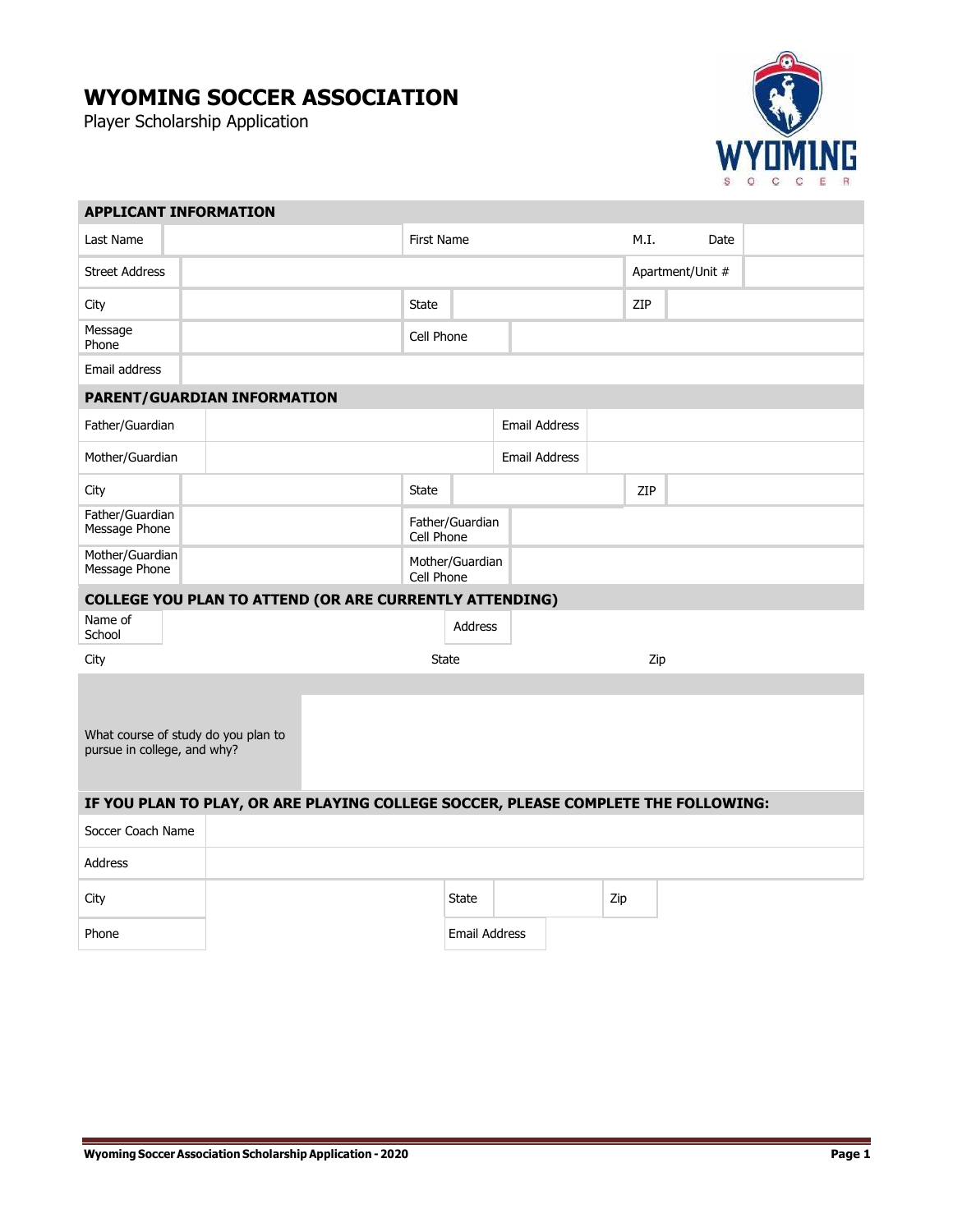| LIST THREE TEACHERS FOR REFERENCES                           |                 |                                   |                                  |  |  |  |  |  |  |  |
|--------------------------------------------------------------|-----------------|-----------------------------------|----------------------------------|--|--|--|--|--|--|--|
| Name                                                         | Phone           |                                   |                                  |  |  |  |  |  |  |  |
| Name                                                         | Phone           |                                   |                                  |  |  |  |  |  |  |  |
| Name                                                         | Phone           |                                   |                                  |  |  |  |  |  |  |  |
| LIST A MEMBER OF YOUR LOCAL SOCCER ASSOCIATION FOR REFERENCE |                 |                                   |                                  |  |  |  |  |  |  |  |
| Name                                                         | Phone           |                                   |                                  |  |  |  |  |  |  |  |
| <b>Local Youth Soccer</b><br>Association                     |                 |                                   | Number of years you have played: |  |  |  |  |  |  |  |
| <b>List Your last Two Soccer</b><br><b>Coaches</b>           |                 |                                   |                                  |  |  |  |  |  |  |  |
| Name                                                         | Phone           |                                   |                                  |  |  |  |  |  |  |  |
| Club/High School                                             |                 |                                   |                                  |  |  |  |  |  |  |  |
| Name                                                         |                 |                                   | Phone                            |  |  |  |  |  |  |  |
| Club/High School                                             |                 |                                   |                                  |  |  |  |  |  |  |  |
|                                                              |                 |                                   |                                  |  |  |  |  |  |  |  |
|                                                              |                 |                                   |                                  |  |  |  |  |  |  |  |
| Do you have referee experience?                              | YES $\square$   | NO                                |                                  |  |  |  |  |  |  |  |
|                                                              |                 |                                   |                                  |  |  |  |  |  |  |  |
| If yes, why did you become involved with<br>refereeing?      |                 |                                   |                                  |  |  |  |  |  |  |  |
|                                                              |                 |                                   |                                  |  |  |  |  |  |  |  |
| YES $\square$<br>Are you a certified referee?                | NO.             | If yes, date certified:           |                                  |  |  |  |  |  |  |  |
| <b>COACHING EXPERIENCE</b>                                   |                 |                                   |                                  |  |  |  |  |  |  |  |
| Do you have coaching experience?                             | <b>YES</b><br>ш | NO                                |                                  |  |  |  |  |  |  |  |
|                                                              |                 |                                   |                                  |  |  |  |  |  |  |  |
| If yes, why did you become involved with<br>coaching?        |                 |                                   |                                  |  |  |  |  |  |  |  |
| YES $\square$<br>Are you a licensed coach?                   | NO              | If yes, type and date of license: |                                  |  |  |  |  |  |  |  |

## **SOCCER HONORS RECEIVED (INDIVIDUALL OR TEAM)**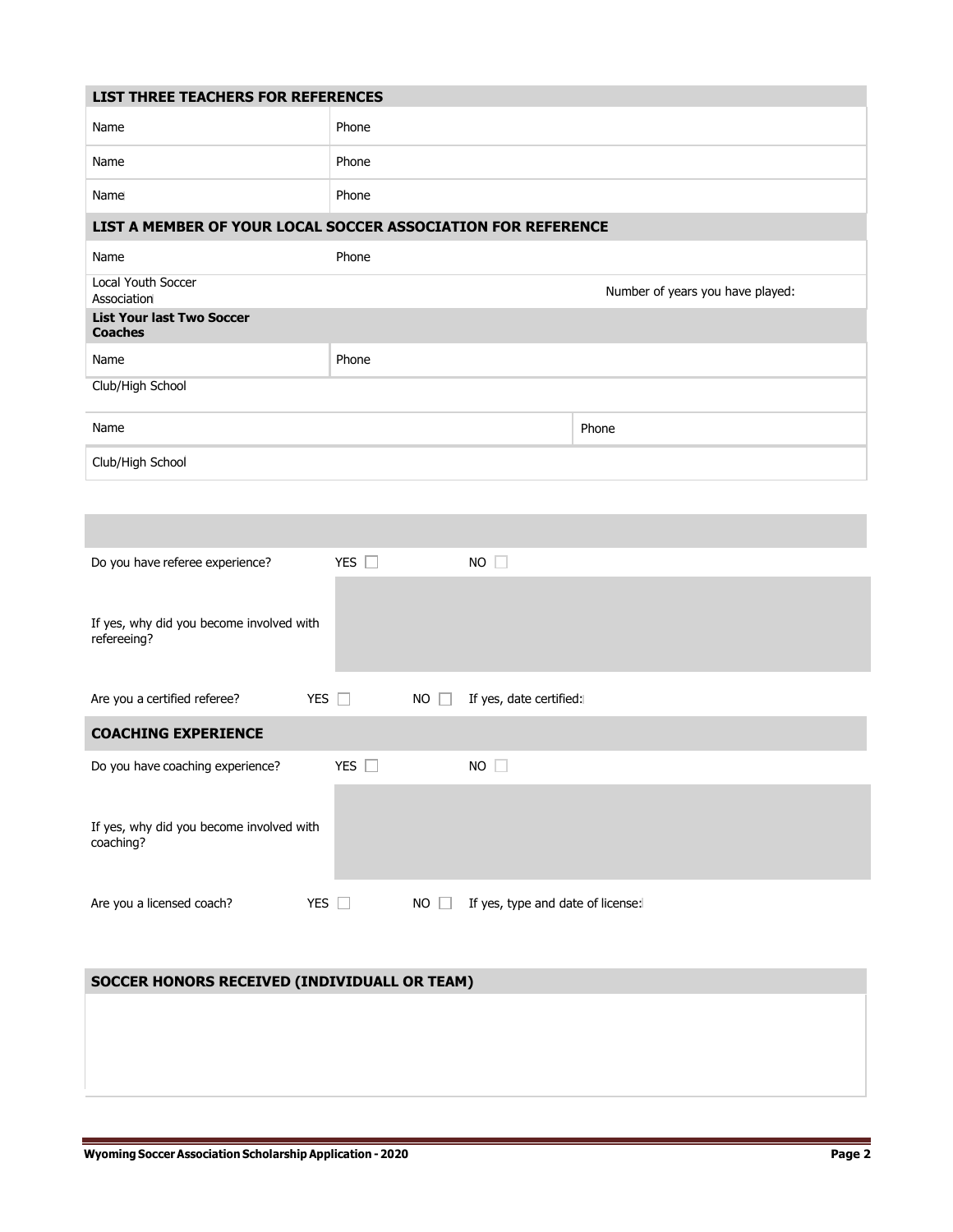| <b>SCHOOL ACTIVITIES</b>                                                                                                                                                |         |      |  |  |  |  |  |
|-------------------------------------------------------------------------------------------------------------------------------------------------------------------------|---------|------|--|--|--|--|--|
|                                                                                                                                                                         |         |      |  |  |  |  |  |
|                                                                                                                                                                         |         |      |  |  |  |  |  |
|                                                                                                                                                                         |         |      |  |  |  |  |  |
| <b>COMMUNITY ACTIVITIES</b>                                                                                                                                             |         |      |  |  |  |  |  |
|                                                                                                                                                                         |         |      |  |  |  |  |  |
|                                                                                                                                                                         |         |      |  |  |  |  |  |
|                                                                                                                                                                         |         |      |  |  |  |  |  |
| <b>OTHER SCHOLERSHIPS RECEIVED</b>                                                                                                                                      |         |      |  |  |  |  |  |
| Scholarship:                                                                                                                                                            | Amount: |      |  |  |  |  |  |
| Scholarship:                                                                                                                                                            | Amount: |      |  |  |  |  |  |
| Scholarship:                                                                                                                                                            | Amount: |      |  |  |  |  |  |
| PLEASE USE THIS AREA TO INCLUDE ANYTHING ELSE YOU WOULD LIKE US TO KNOW ABOUT YOU.                                                                                      |         |      |  |  |  |  |  |
|                                                                                                                                                                         |         |      |  |  |  |  |  |
|                                                                                                                                                                         |         |      |  |  |  |  |  |
|                                                                                                                                                                         |         |      |  |  |  |  |  |
| I certify that my answers are true and complete to the best of my knowledge.                                                                                            |         |      |  |  |  |  |  |
| If granted a scholarship from Wyoming Soccer Association, I understand that false or misleading information in my application<br>may result in loss of the scholarsihp. |         |      |  |  |  |  |  |
| Signature                                                                                                                                                               |         | Date |  |  |  |  |  |

## **In addition to this application, please submit the following supplemental information:**

A copy of your high school or college transcript. Official copy not required. Two (2) letters of recommendation from high school or college teachers. One (1) letter of recommendation from a soccer coach. One (1) current picture of yourself for website announcements One (1) 500 Word Essay on how soccer has impacted your life.

*Failure to submit all required information will result in your application being ineligible for consideration.*

## **Recipients who do not attend college or an advanced school immediately after graduating from high school will forfeit the scholarship awarded by WSA.**